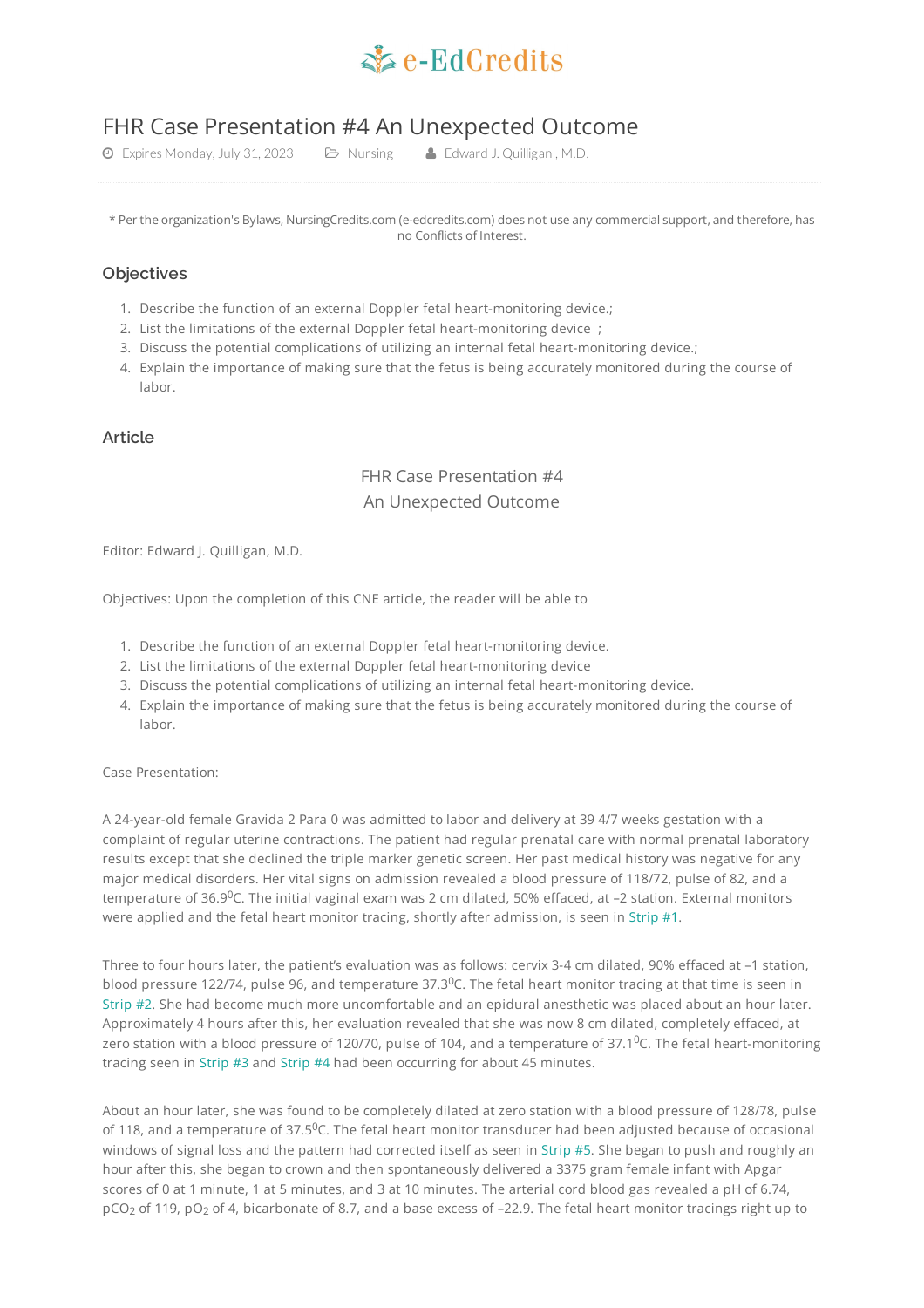#### Discussion:

The external fetal heart-monitoring device is the primary instrument used in evaluating fetal status in labor in the United Stated. For the most part, the majority of patients can adequately be managed through labor using this device. However, it is important to understand the limitations of the external monitor that is in use today. To begin with, it is not a microphone, but instead utilizes Doppler ultrasound. This device both transmits and receives ultrasonic signals. These ultrasonic signals are extremely high in frequency and well beyond the level that can be heard by humans or any other animal. These ultrasound beams can penetrate tissue; however, like all sound waves, they will reflect off of objects. Thus, as the ultrasonic beams are transmitted from the device, some ultrasound signals return as they are reflected back off the underlying objects. If the object is stationary, the reflected beam is of a constant frequency. If the object is moving, such as the fetal heart or pulsations seen in large arteries (fetal or maternal), the reflected frequency will change. The external fetal heart-monitoring device detects these changes in frequency and converts them into electronic signals that can then be recorded onto the moving fetal heart monitor paper. In addition, the monitor is also able to convert these frequency changes into artificially created "audible" heart beat sounds. Again, it is important to remember that the audible heart beat sound that comes from the fetal heart-monitoring devices in use today is created by the machine and is not a microphone recording. Likewise, when a fetus moves in utero, no true sound is made because the unborn child is in a water filled environment. However, the fetal monitor machine will generate a sound in response to that movement.

Because the fetal heart monitor tracing that is created by an external fetal heart-monitoring device is "artificially" electronically created, limitations exist. Though the generated ultrasound beams cannot be heard, as stated above, the reflected beams are not pure and aberrant or indistinct reflections occur, which are often described as "noise". To affectively deal with ultrasound "noise", the machines have filters and logic built in. The fetal heart monitoring devices (besides sending and receiving ultrasonic signals) also have components that measure the time intervals (in seconds) between these frequency changes and then converts them into "beats per minute" by dividing that time interval into 60. Because the time interval in seconds between successive heart beats is not exactly the same from heartbeat to heartbeat or blood vessel pulsation to blood vessel pulsation, these slight differences are recorded on the moving heat heart-monitoring paper as a squiggly line, which we know as variability. If the time interval between heartbeats is exactly identical, the line is flat (no squiggliness), which would be classified as absent variability.

Oftentimes, external fetal heart-monitoring machines are classified as first-generation or second-generation devices. If one recalls and electrocardiogram (EKG or ECG) readout, each heartbeat cycle produces a "P-QRS-T" wave where the "R" wave coincides with the ventricular contraction and this is called the peak wave. Firstgeneration devices primarily used continuous wave Doppler ultrasound that calculated the heart rate based on the detection of these peak waves or "R" waves. Second-generation models employ a system called "autocorrelation" that actually examines the full wave of received information and creates 200 to 300 digitized points along the wave curve. This information is then compared to the previous set of information that came from the prior heartbeat curve. By doing this, artifact signals and "noise" can further be eliminated to make a more accurate pattern that prints out on the paper. In addition, some second-generation machines use pulsed Doppler ultrasound rather than continuous wave Doppler ultrasound (see ref. 1 & 2).

Before the next topic is discussed, however, a brief review of "variability" needs to occur. There are two basic forms of variability – long-term variability (LTV) and short-term variability (STV). STV is beat-to-beat variability and is the millisecond difference seen between successive heartbeats. The only "true" way to determine STV is by way of an ECG – fetal scalp electrode or internal monitor. LTV is the larger cycling squiggles seen on a fetal monitor tracing over time excluding periodic changes (which are called fetal heart rate accelerations and decelerations). The 1997 National Institute of Child Health and Human development (NICHHD) Research Planning Workshop did not differentiate between LTV and STV because they are visually ascertained as one entity and these guidelines were adopted by The American College of Obstetricians and Gynecologists (ACOG) and the Association of Women's Health Obstetric and Neonatal Nursing (AWHONN) in 2005-2006. Variability is defined as: "marked" if the amplitude variation (peak-to-trough) is > 25 beats per minute (BPM); "moderate" (normal) if the amplitude range is 6 to 25 BPM; "minimal" if the amplitude range is detectable but < 5 BPM; and "absent" if it is undetectable (see ref. 3 & 4).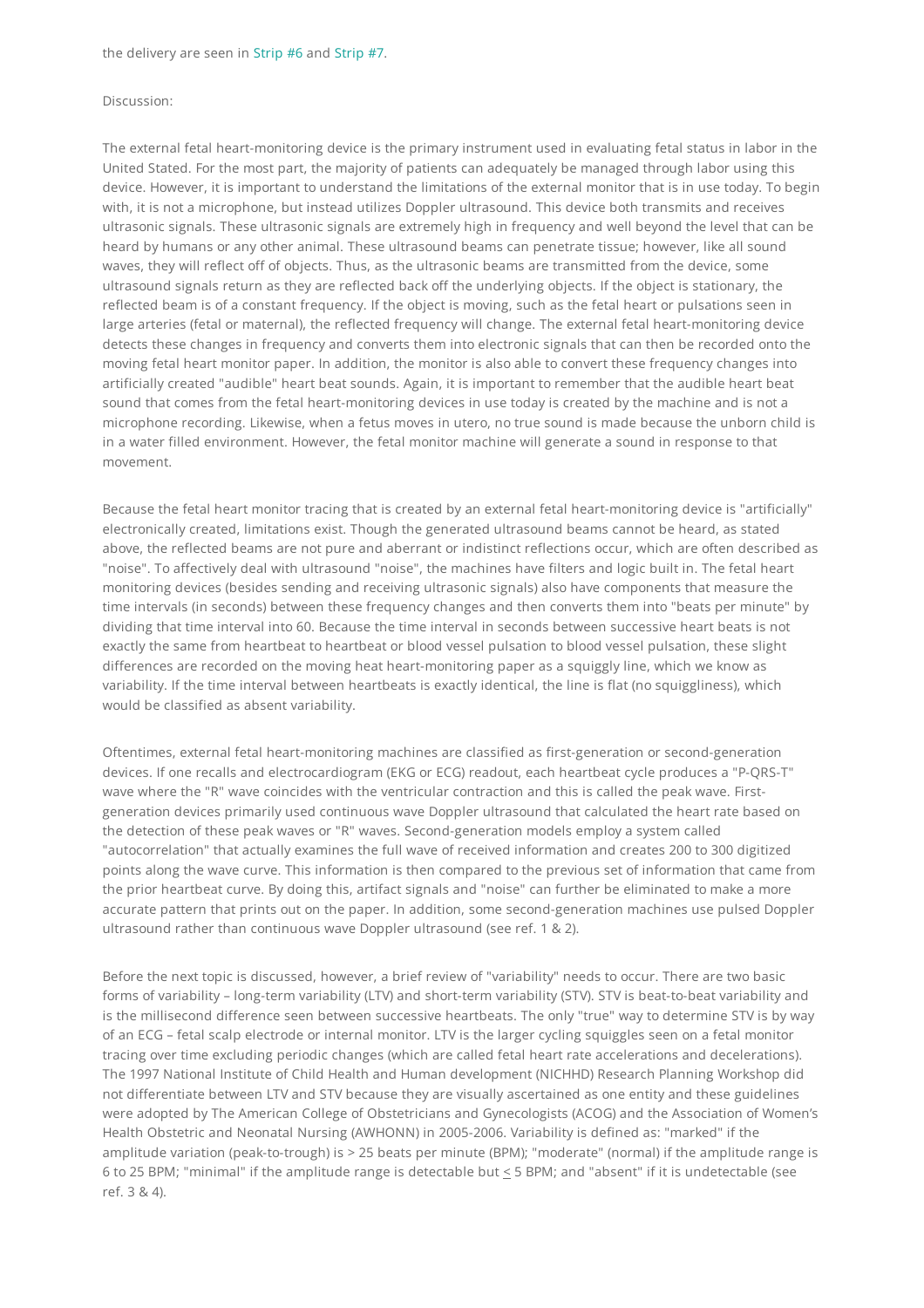Despite the advances of external fetal heart monitoring devices, because the tracing is electronically created, the machines still have built in buffer systems and logic. Older monitors take a running average of the prior 2 to 3 heartbeats that is then compared to the next heartbeat, whereas newer models use a buffer system that averages several weighted heartbeats. This logic or buffer system can still lead to an "artificially" created increase in shortterm variability when external tracings are compared to fetal scalp electrode (internal monitor) strips. However, it is important to remember that external monitors will not "artificially" decrease variability. Also, because of these buffer systems and logic, wide variations in successive heart beats (as seen with cardiac arrhythmias or sudden deep decelerations – variable decelerations) may be recorded as a "doubling" of slow rates or a "halving" of fast rates on the tracing. The other finding that may occur with external monitoring devices is that if the signal is weak, or there are wide fluctuations in successive heartbeats, excessive "noise" from fetal movement, or maternal movement, the pen may "lift off" the moving monitor paper producing a non-readable strip (pen markings that are haphazard) or no tracing at all. This is often referred to as "signal loss". Factors that may lead to a weak signal are maternal body habitus (increased abdominal adipose tissue or scarring from prior abdominal surgeries) or fetal position or movement in relation to the placement of the external monitoring device (see ref. 5 & 6).

In review, external fetal heart-monitoring devices are noninvasive, but are affected by maternal and fetal movement, maternal body habitus, and built in logic and buffer systems. All of these factors can lead to signal loss, a halving or doubling of the true heart rate, and an "artificial" increase in variability. Furthermore, since the external fetal heart-monitoring device is not directly attached to the fetus, it can also record the maternal heart rate. Most recorded maternal heart rates will demonstrate moderate or minimal variability and can display fluctuations that look like accelerations and decelerations. Because the normal fetal heart rate baseline is 110 to 160 BPM and most maternal heart rates are less that 100 BPM, the issue of recording maternal heart rate is not consciously contemplated. However, many women can develop a tachycardia (where their heart rate exceeds 100 BPM), especially when they begin to push in the second stage of labor, and this can lead to the potential lack of awareness that the generated tracing is actually the maternal heart rate and not the fetus. Thus, anytime a mother's heart rate in labor exceeds 100 BPM, the healthcare providers need to verify that the recorded tracing is indeed the fetus and that it is different from the maternal heartbeat pattern.

The last statement in the preceding paragraph may seem obvious and elementary; however, when a mother enters the second stage of labor, nursing duties and activity in the labor room usually increase, and this aspect of care can easily be overlooked. A simple solution when faced with this scenario is to apply a fetal scalp electrode. If this occurred universally in the United States anytime a mother's heart rate exceeded 100 BPM, the issue of monitoring the mother and not the baby would become close to non-existent. From surveys of medical malpractice claims in the Untied States in obstetrics, 25% to 33% of the cases that involve a poor neonatal outcome and the fetal heart monitor tracing, implicate the monitoring of the mother's heart rate instead of the fetus.

Internal monitoring (also called direct fetal monitoring) involves the use of a fetal scalp electrode that is attached to the presenting part in labor (usually the scalp but could be the buttocks in the case of a vaginal breech delivery). This apparatus actually measures the true time interval between "R" waves of the fetal heart ECG and converts these data into beats per minute – recalculating this for each successive heartbeat (thus supplying "true" beat-to-beat variability). Furthermore, this form of monitoring is unaffected by fetal movement or maternal body habitus and movement. The device is a bipolar electrode that involves a stainless steel spiral conductor that is attached to the fetus (penetrating about 2 mm deep at the most) and the second conductor is the maternal vaginal secretions. This form of monitoring can only occur once the membranes are ruptured, or if applied with intact membranes will causes the membranes to become ruptured.

Though some individuals voice concern regarding the use of an internal monitor, the risks basically fall into two categories. The first is placement on the face or some other undesired anatomical location and this can be minimized by making sure that the exact presenting part is known prior to attachment (see ref. 7). The second is transmitting infection. Though the risk of infection is real, the incidence in most studies is < 1% and the vast majority of these are localized to the scalp and easily treated. The use of a scalp electrode in patients with human immunodeficiency virus (HIV) or an active genital herpes infection is not recommended, though most of these patients now undergo cesarean section. The use of an electrode in patients with a history of genital herpes but no active lesions is deemed appropriate, if clinically indicated (see ref. 8). Likewise, the use of direct fetal monitoring in group B streptococcal carriers and hepatitis B surface antigen positive patients is also acceptable because both of these instances will be adequately treated if recommended protocols are followed (see ref. 9 & 10). Mothers who are group B streptococcus positive will receive intrapartum antibiotics and newborns of patients with a positive hepatitis B surface antigen will receive hepatitis B immunoglobulin (HBIG) and the vaccine series. If the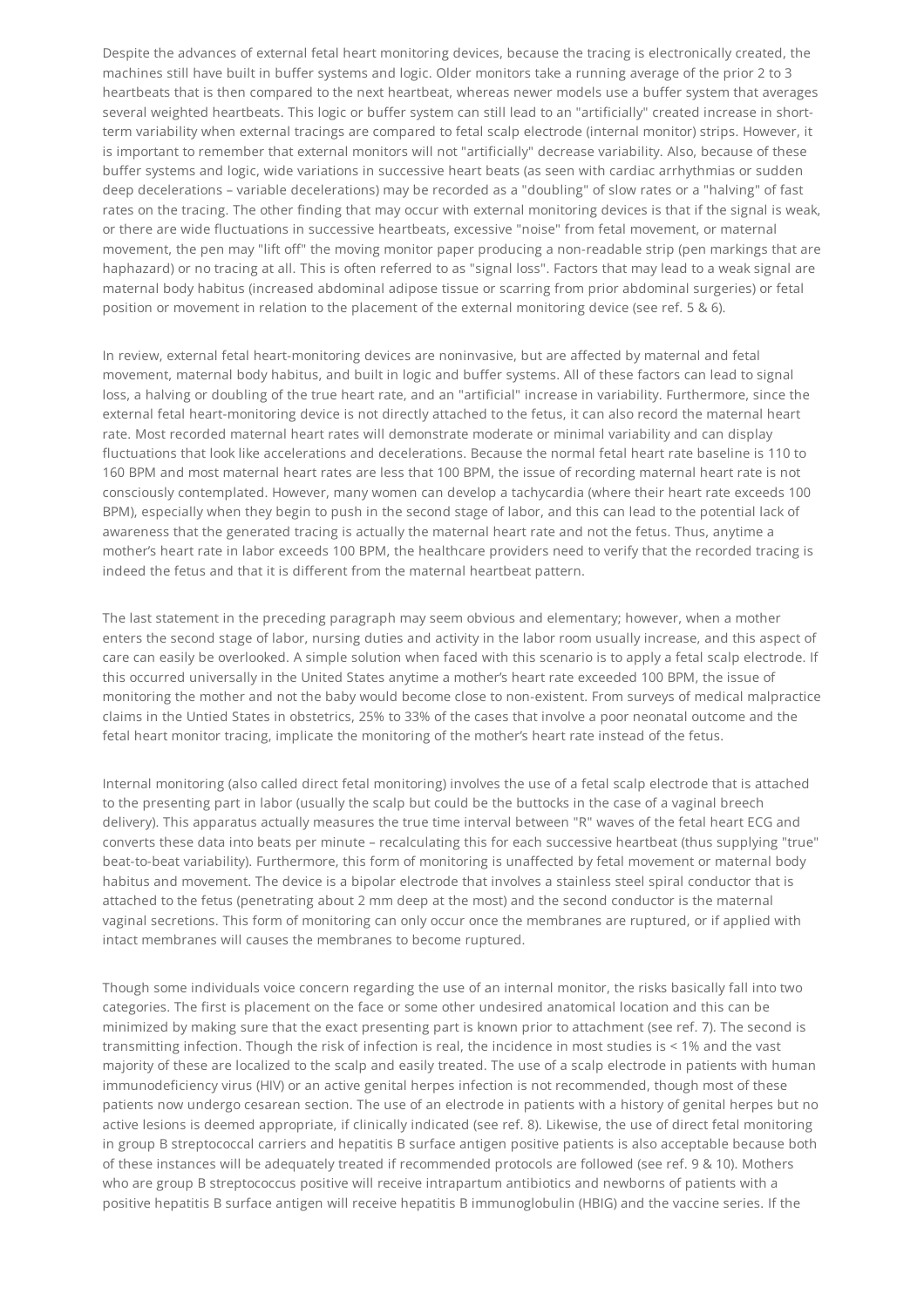full literature is reviewed, other extremely rare scalp infections have been described, but again, these case reports alone should not deter the use of internal monitoring.

One final infectious agent that needs to be discussed is hepatitis C, which is an unknown factor. The risk of transmission following the use of a fetal scalp electrode in a patient that is positive for hepatitis C has not been examined. In addition, remember that the spiral electrode is a solid needle, not hollow. Transmission of bloodborne infections (such as hepatitis C) is greater from hollow bore needles, but again, this has not been analyzed. The perinatal transmission rate of hepatitis B prior to the advent of HBIG and the vaccine on average was 50% (with a range of 10% to 90% depending on the hepatitis B e-antigen / e-antibody status of the mother). There currently is no effective treatment for hepatitis C and the perinatal transmission rate is only about 5% to 8% (or 9 to 10 times less that that of hepatitis B). The risk of transmission seems to be higher in cases where the mother has high blood titers of hepatitis C viral RNA (HCV-RNA). Since no recommendations on this topic exist, management will be based on the preferences of the individual healthcare providers.

One of the primary purposes for this review is not to say that all laboring patients need internal monitoring. If a laboring patient is being monitored externally and a quality strip is generated, then continue with the external monitor. However, it is very important to understand the limitations of external monitoring and consider using an internal monitor if the tracing is hard to maintain or there are continuous episodes of signal loss and especially in cases where the maternal heart rate exceeds 100 BPM. All of these are good acceptable indications for using a fetal scalp electrode.

Case Presentation Outcome and Summary:

Not stated in the above case presentation, was that the maternal heart rate over the final hour of pushing was documented between 116 and 154 on several occasions. Also, remember that the tracings of 5,6 & 7 were recorded after the external monitor was adjusted because of windows of signal loss. The neonate developed seizures in the first 24 hours of life with laboratory studies that demonstrated an elevated serum creatinine and elevated liver function tests, and had central nervous system studies consistent with recent global hypoxic injury. The child later on was found to have spastic quadriplegia cerebral palsy.

In reviewing the fetal heart monitor tracings, [Strip](#page-5-0) #1 shows a normal baseline in the 140's with moderate variability and an irregular contraction pattern. [Strip](#page-5-1) #2 demonstrates a similar baseline around 140 with moderate variability and also several accelerations. One might say that this portion of the strip could be labeled "reactive", but remember, the term "reactive" is applied to a specified number of accelerations noted in a particular time period and this finite definition will often vary from institution to institution. [Strip](#page-6-0) #3 and Strip #4 depict moderate variability with variable decelerations that drop to a nadir in the 80's with good return to the baseline. The NICHHD meeting did not create parameters for defining variable decelerations (as mild, moderate, or severe) and many different definitions have been presented in the literature. Most of these definitions have tried to describe severe variable decelerations and if those parameters are not met, then the variable deceleration is considered mild. As one might expect, there can be wide fluctuations in the appearance of variable decelerations (which is part of the reason why they are called variable). However, the variable decelerations seen in [Strip](#page-5-2) #3 and [Strip](#page-6-0) #4 would not be classified as severe by any publication.

[Strip](#page-6-1) #5 [demonstrated](#page-7-0) a baseline around 120 with moderate variability and two accelerations. [Strip](#page-6-2) #6 and Strip #7 depict moderate variability with a baseline between 105 and 120 and numerous accelerations. With this type of fetal heart monitor tracing up to the point of delivery, one would expect a vigorous newborn with normal Apgar scores (excluding some final event such as a severe shoulder dystocia, etc.). Why then did we end up with a neonate that has a 5-minute Apgar score of 1 and a severe metabolic acidosis? The answer lies in the fact that the maternal heart rate was recorded during the final hour and a half of this labor instead of the fetal heart rate.

In examining Strips #5, 6, & 7 several other issues can be discussed. Why would a fetal heart tracing with a baseline in the 140's and frequent variable decelerations convert to a completely normal appearing tracing with a baseline of 110 to 120 in an hours' time without some significant change in treatment (such as amnioinfusion, etc.)? Though the elimination of the variable decelerations might occur with maternal position change, the baseline should not adjust by a level of 20 to 30 beats per minute unless the mother's temperature also significantly decreased. In addition, when examining Strips 6 & 7, one sees fetal heart rate accelerations that coincide with every contraction or push. Remember that fetal heart rate accelerations primarily occur in response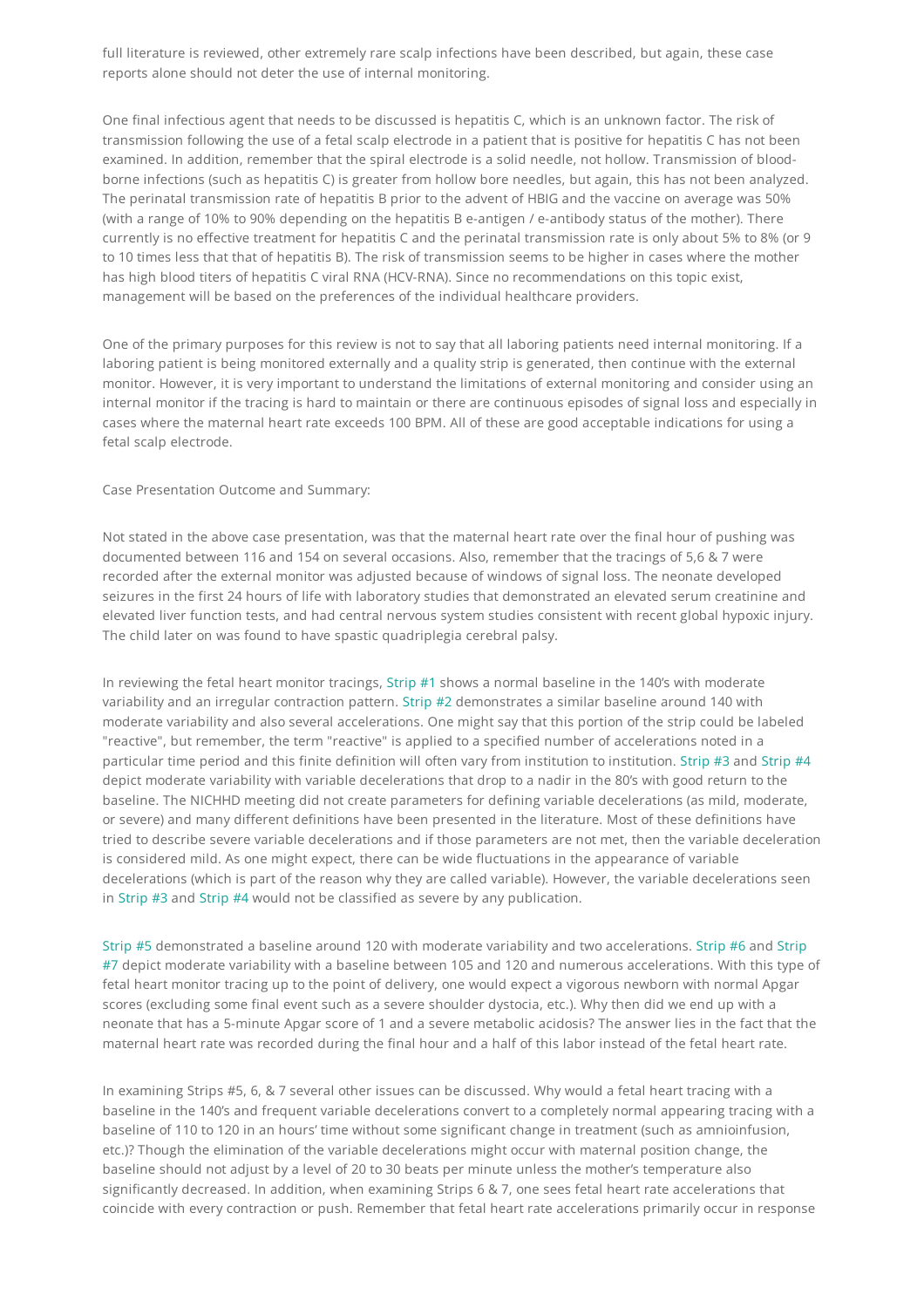to fetal movement or stimulation (i.e. scalp stimulation, etc.). Accelerations that coincide with contractions can occasionally be seen earlier in labor that when followed will convert to variable decelerations. This phenomenon is consistent with cord compression where only the umbilical vein is compressed in the early stage of labor. The deceleration part of a variable deceleration occurs in response to the umbilical artery being compressed. Thus, the accelerations seen in Strips 6 & 7 would also be unexpected. For argument sake, one might say that the baseline in Strips 6 & 7 is really in the 150's and what occurs in the 105 to 120 range is deceleration. However, of the 5 time windows depicted in these two strips that demonstrate the heart rate between 105 and 120, three are straight across (not consistent with a deceleration that should be sloped), there is moderate (or normal) variability throughout, and the period of time at 105 to 120 is twice as long as the time periods at 150. Thus, with these parameters, one should expect at least minimal variability if not absent variability with worsening of the deceleration phase of the tracing over time, if indeed the baseline is 150 and the 105 to 120 recordings are decelerations.

In conclusion, what occurred in this case was that the maternal heart rate was recorded in the final hour and a half, not the fetal heart rate. This is also consistent with the maternal heart rates that were documented in the 116 to 154 range while she was pushing. If 25% to 33% of fetal heart-monitoring medical malpractice obstetrical cases involve the monitoring of the mother rather than the fetus, this unfortunately tells us that this phenomenon probably occurs much more frequently than one might expect. Remember that the majority of laboring patients go on to deliver non-asphyxiated children. Therefore, if a neonate is not hypoxic and is tolerating labor well, the outcome will be normal even if the mother was really monitored in the final stages of labor instead of the fetus. However, one could define this just described scenario with the age-old statement of "better lucky than good".

In review, there are 4 essential criteria that define an acute intrapartum hypoxic event that was sufficient to cause cerebral palsy, and these are: (see ref.11)

- 1. Evidence of a metabolic acidosis in the fetal umbilical artery (cord blood gas) obtained at delivery with a pH < 7.0 and a base deficit > 12 mmol/L (or base excess of < –12 mmol/L))
- 2. Early onset of severe or moderate neonatal encephalopathy in infants  $\geq$  34 weeks of gestation
- 3. Cerebral palsy of the spastic quadriplegic or dyskinetic type
- 4. Exclusion of other identifiable etiologies (such as trauma, coagulation disorders, infectious conditions, genetic disorders, pre-existing, etc.)

There are 5 criteria that collectively are suggestive of an intrapartum event (within close proximity to labor and delivery – 0 to 48 hours), but are nonspecific to asphyxial insults and these are: (see ref. 11)

- 1. A sentinel (single) hypoxic event occurring immediately before or during labor
- 2. A sudden sustained fetal bradycardia or the absence of fetal heart rate variability in the presence of persistent late, or variable decelerations, usually seen after a sentinel hypoxic event when the pattern was previously normal
- 3. Apgar scores of 0 to 3 beyond 5 minutes
- 4. Onset of multisystem (multi-organ) involvement within 72 hours of birth
- 5. Early neurologic imaging studies showing evidence of an acute nonfocal cerebral abnormality

Unfortunately, this child demonstrated acute intrapartum asphyxia based on the umbilical artery blood gas, the neurological issues within 24 hours, and the development of spastic quadriplegia (along with the confirmatory Apgar scores, neurologic imaging studies, and multi-organ involvement). It is conceivable that all of this could have been avoided by placing an internal fetal scalp monitor when the mother's heart rate exceeded 100 beats per minute.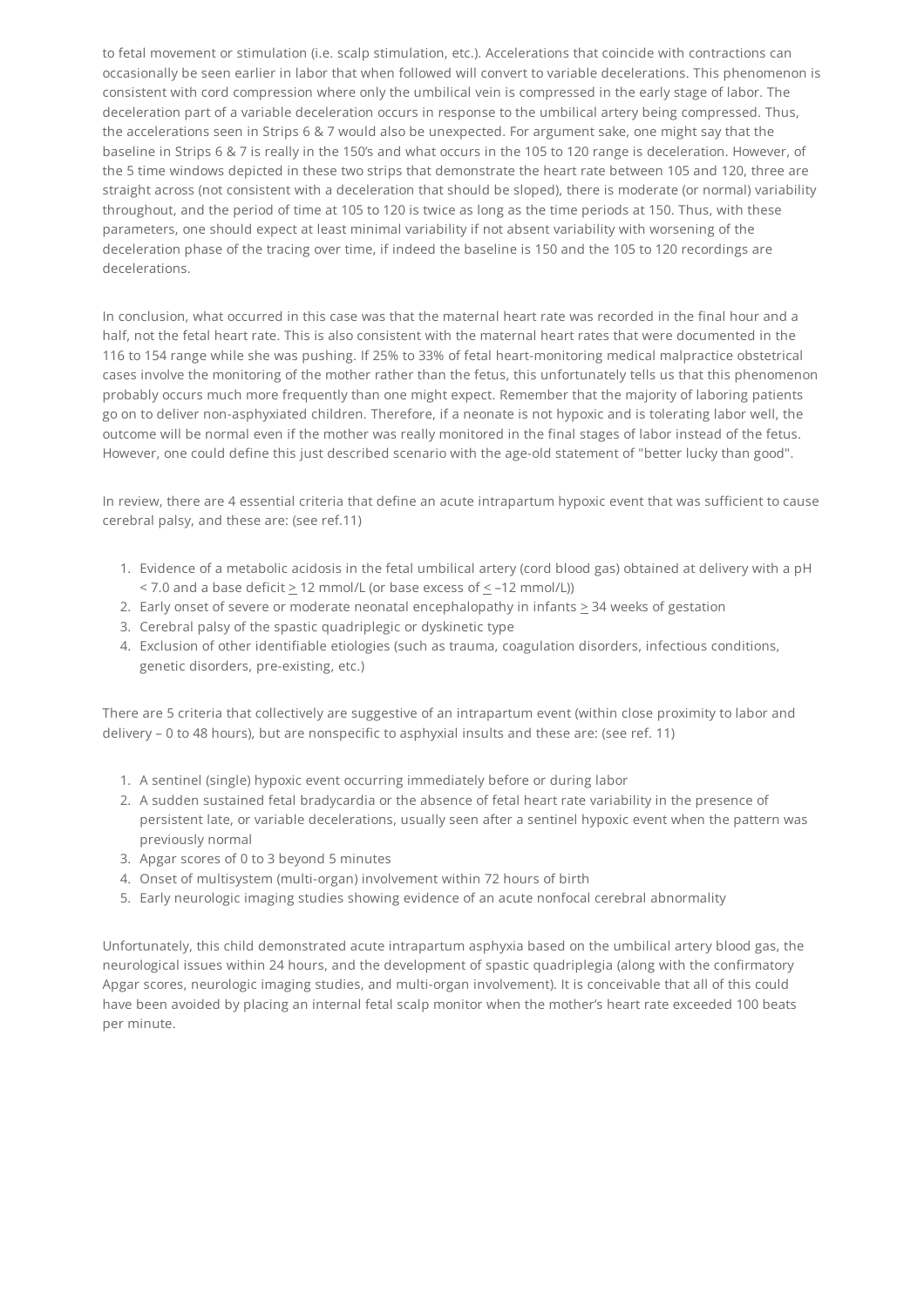<span id="page-5-2"></span><span id="page-5-1"></span><span id="page-5-0"></span>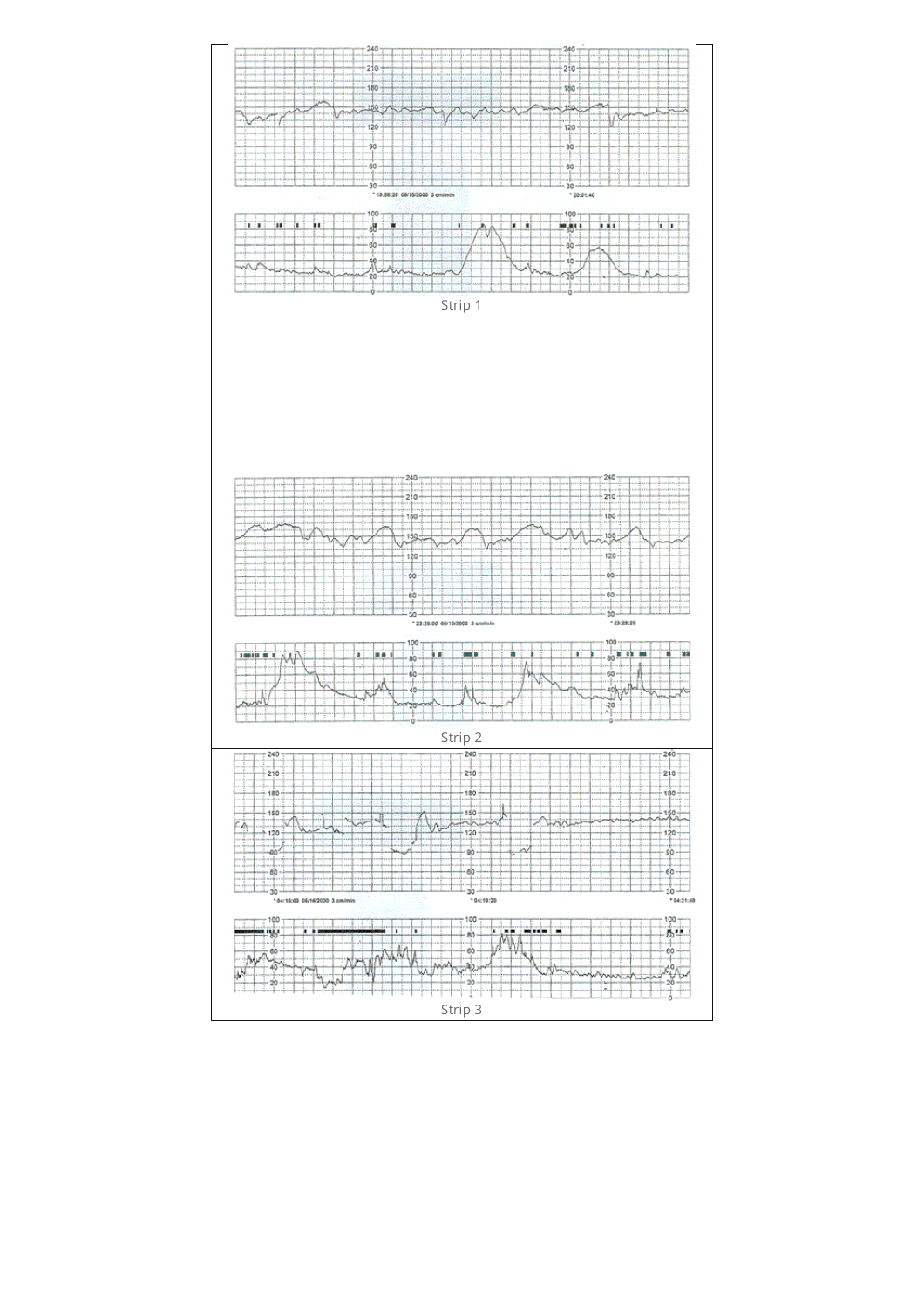<span id="page-6-2"></span><span id="page-6-1"></span><span id="page-6-0"></span>